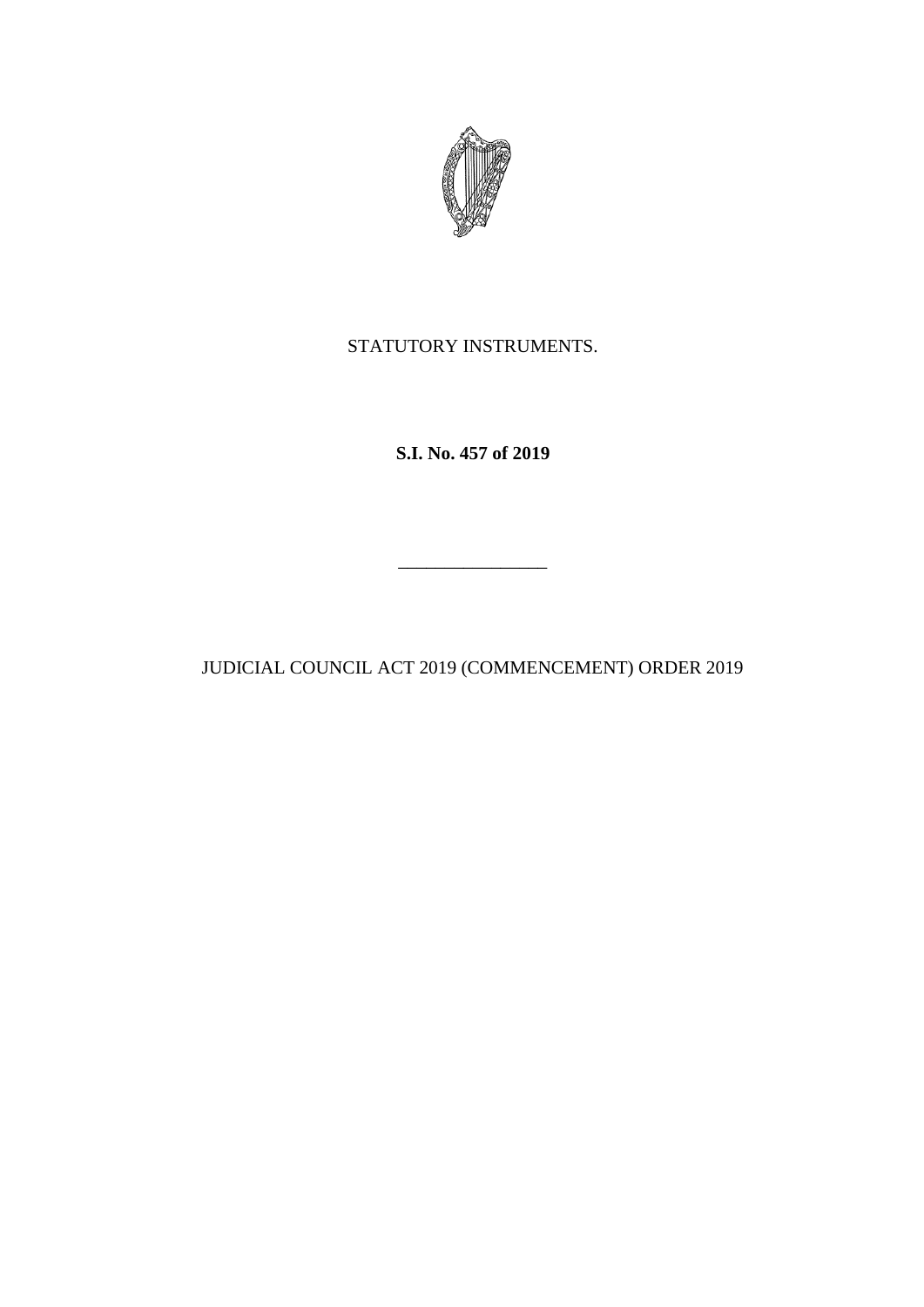## S.I. No. 457 of 2019

## JUDICIAL COUNCIL ACT 2019 (COMMENCEMENT) ORDER 2019

I, Charles Flanagan, Minister for Justice and Equality, in exercise of the powers conferred on me by section 1(2) of the Judicial Council Act 2019 (No. 33 of 2019), hereby order as follows:

1. This Order may be cited as the Judicial Council Act 2019 (Commencement) Order 2019.

2. The 10th day of September 2019 is appointed as the day on which the following provisions of the Judicial Council Act 2019 (No. 33 of 2019) shall come into operation:

- (a) sections 1 and 2;
- (b) section 24(4);
- (c) section 25;
- (d) sections 32 to 34;
- (e) section  $44(6)$ ;
- (f) section 45;
- (g) section 65;
- (h) section 66(3).



GIVEN under my Official Seal, 9 September, 2019.

CHARLES FLANAGAN, Minister for Justice and Equality.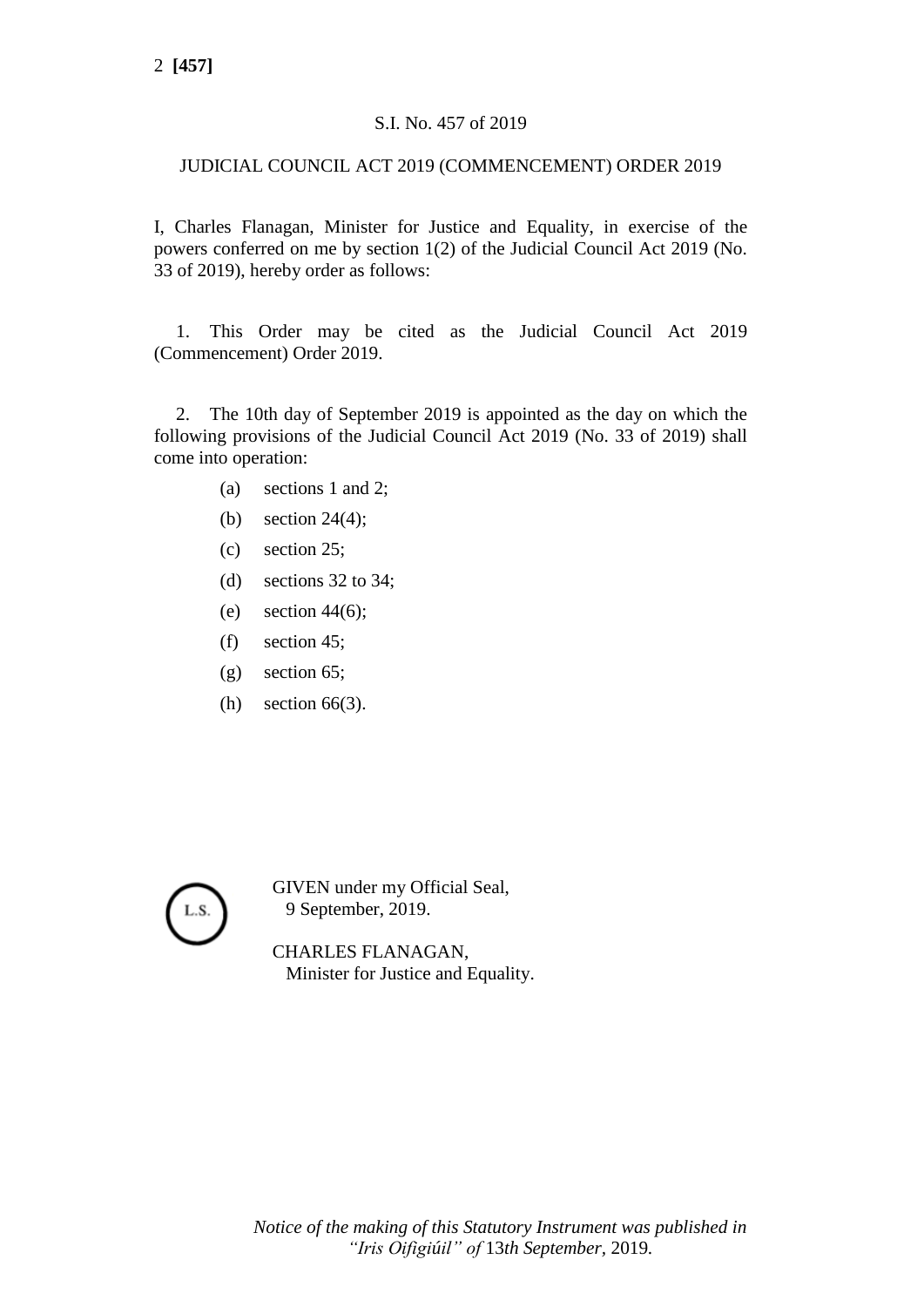## EXPLANATORY NOTE

## (*This note is not part of the Instrument and does not purport to be a legal interpretation.*)

This Order appoints 10 September 2019 as the date on which certain provisions of the Judicial Council Act 2019 come into operation. The provisions in question concern the appointment of the interim Secretary to the Council, and the process of identifying and recommending to the Government persons who are suitable for appointment to be lay members of the Sentencing Guidelines and Information Committee, the Judicial Conduct Committee and panels of inquiry.